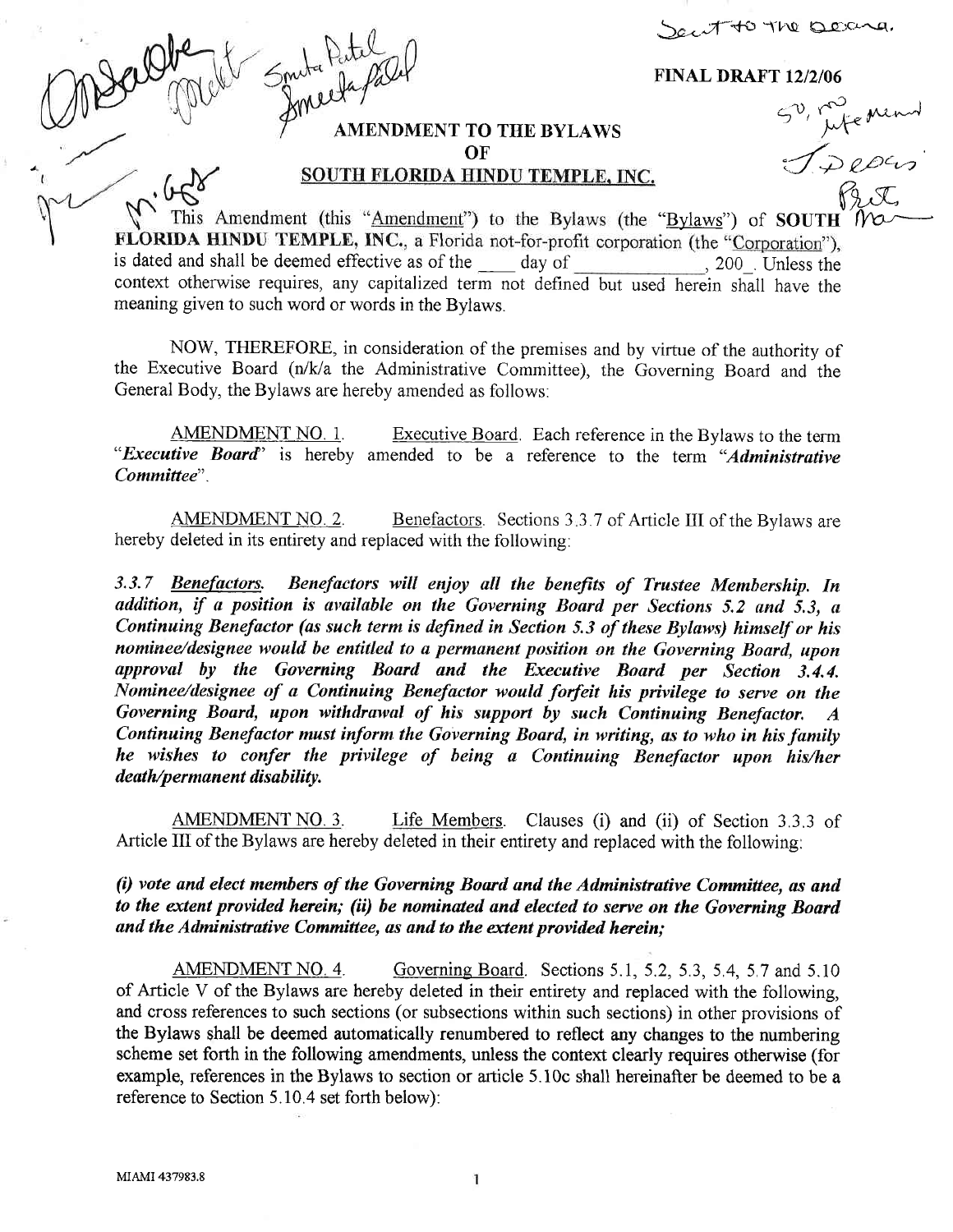#### FINAL DRAFT 12/2106

5.1 Purpose of the Board: Power and Authority. The purpose of the Governing Board shall be to govern and manage the overall affairs of the Corporation, to oversee the activities of the Corporation and to establish policies to further the objectives and goals of the  $C$ orporation as set forth in the Articles of Incorporation. The Governing Board shall also be responsible for the fiscal stability, fund raising, and smooth administration of the Corporation. The Governing Board shall be the apex body of the Corporation and shall have the right, power and authority to manage the affairs of the Corporation, including the right, power and authority to amend, modify, reverse, veto, override or overrule any and all matters that are decided upon by the officers of the Corporation, the Administrative Committee, and/or other Committees of the Corporation. All corporate powers shall be exercised by or under the authority of, and the affairs of the Corporation managed under the direction of, the Governing Board, subject to any limitations set forth in the Articles of Incorporation or in the Florida Not For Projit Corporation Act, or any successor law or statute, and any and all rules and regulations promulgated thereunder (the "Act").

5.2 Governing Board - Class and Number. Effective upon the adoption of the Amendment to the Bylaws of the Corporation dated as of  $\frac{1}{\sqrt{2\pi}}$ , 200 (the "Amendment"), the Governing Board shall consist of  $(a)$  three  $(3)$  Benefactor Members, designated as "Benefactor Board Members", (b) three (3) Founding Trustee Members, designated as "Founding Trustee Board Members", (c) three (3) Trustee Members, designated as "Trustee Board Members", (d) three (3) Life Members, designated as "Life Board Members",  $\overline{(e)}$  one (1) Past Chairperson Member, designated as "Past Chairperson Member", and (f) one (1) ex-Officio Member consisting of the then-current Chairperson of the Administrative Committee, designated as "Current Chairperson Member", for a total of fourteen (14) members. The Governing Board may decide by resolution from fime to time to change the number of its members based on the needs of the Corporation, but in no event shall the number of members of the Governing Board be less than four (4). For any change in the number of members of the Governing Board, an affirmative vote of 3/4ths of all the members of the Governing Board shall be required

### 5.3 Composition of the Governing Board.

5.3.1 Benefactor Board Members. The Benefactor Board Members shall be comprised of the two Benefactors of the SFHT (the "Continuing Benefactors") who were members of the Governing Board immediately prior to the adoption of the Amendment, or the respective representatives of such Benefactors (the "Continuing Benefactor Board Members"). One additional position shall be reserved for a Benefactor who shall be elected to such position by the Life Members at the annual meeting of the Life Members (the "Elected Benefactor Board Member"). Each Elected Benefactor Board Member must be a Member in good standing who is a Benefactor, and shall have satisfied, and shall continue to satisfy during his or her term as a Benefactor Bourd Member, all other eligibility requirements and guidelines established by the Governing Board from time to time. Each Continuing Benefactor Board Member must be a Member in good standing who is a Benefactor. At no time will the Benefactors or their representatives comprise more that  $25\%$  of the total membership of the Governing Board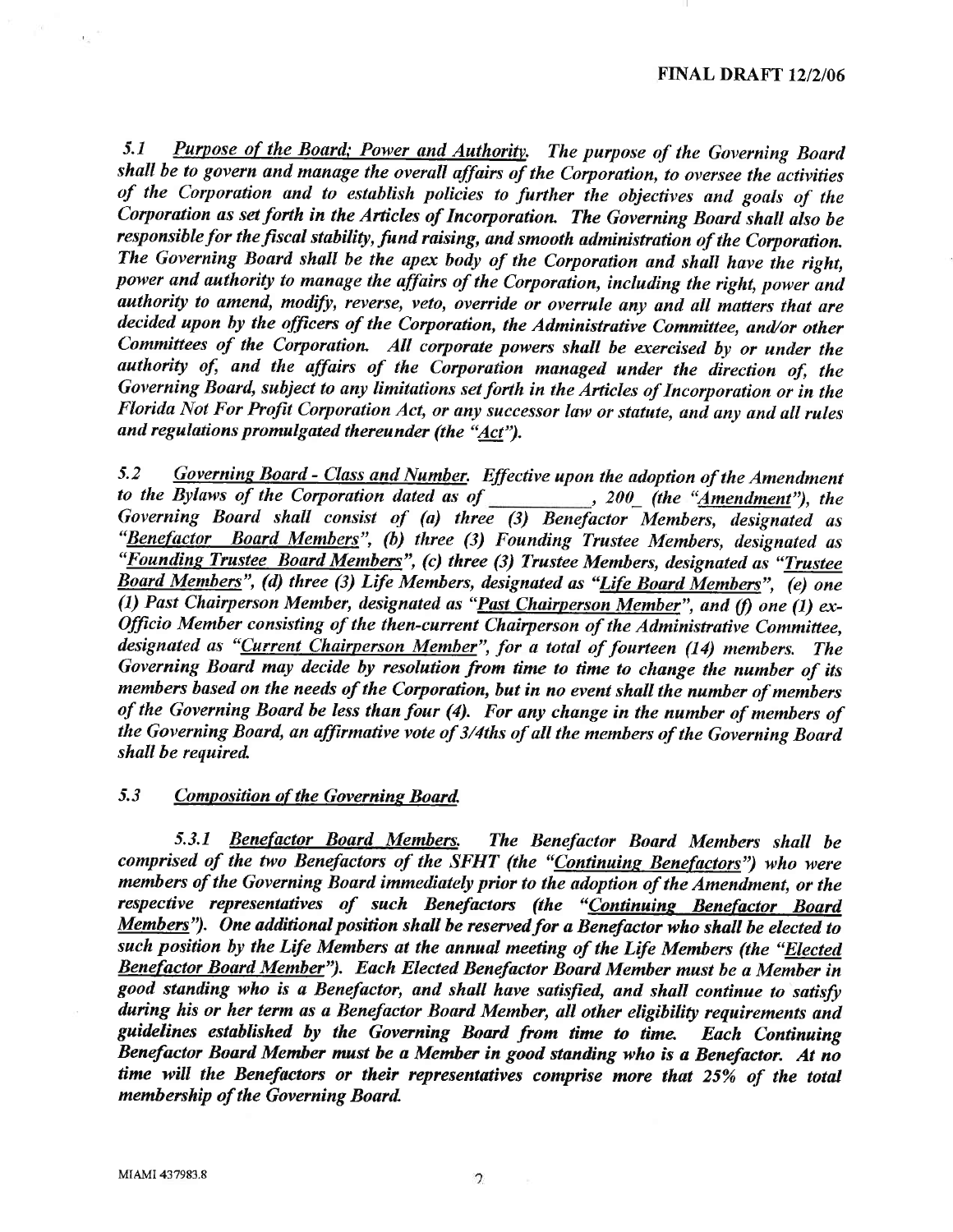5.3.2. Founding Trustee Board Members. The Founding Trustee Board Members shall be comprised of three  $(3)$  of the seven  $(7)$  Founding Trustee Members of the Coryoration, who shall he elected to such position by the Life Members at the annual meeting of the Life Members. A nominee for the Founding Trustee Board Member position must be  $\overline{a}$ Member in good standing who is a Founding Trustee Member, and shall have satisfied, and shall continue to satisfy during his or her term as a Founding Trustee Board Member, all other eligibility requirements and guidelines established by the Governing Board from time to time

5.3.3. Trustee Board Members. The Trustee Board Members shall be comprised of the Trustee Members of the Corporation, who shall be elected to such position by the Life Members at the annual meeting of the Life Members. A nominee for the Trustee Board Member position must be a Member in good standing, who:

(a) has been a Trustee Member for at least one  $(1)$  year;

(b) has either (i) served on the Administrative Committee in any capacity for at least six (6) years in the aggregate, or (ii) served as an officer of the Administrative Committee for at least three (3) years in the aggregate, or (iii) served as the chairperson of any one or more of the standing Committees of the Corporation for at least six (6) years in the aggregate; and

 $(c)$  shall have satisfied, and shall continue to satisfy during his or her term as a Trustee Board Member, all other eligibility requirements and guidelines established by the Governing Board from time to time.

5.3.4. Life Board Members. The Life Board Members shall be comprised of the Life Member of the Corporation, who shall be elected to such position by the Life Members at the annual meeting of the Life Members. A nominee for the Life Board Member position must be a Member in good standing, who:

(a) has been a Life Member for at least one  $(1)$  year;

(b) has either (i) served on the Administrative Committee in any capacity for at least six (6) years in the aggregate, or (ii) served as an officer of the Administrative Committee for at least three  $(3)$  years in the aggregate, or (iii) served as the chairperson of any one or more of the standing Committees of the Corporation for at least six (6) years in the aggregate, or (iv) made cumulative contributions to the Corporation of at least \$50,000 (provided however, that  $(x)$  subject to the provisions of Section 5.10.2, at least one (1) Life Board Member position at any one time shall be filled with a Life Member who satisfies the qualification set forth in this clause (iv), but (y) no more than one (1) Life Board Member shall serve in such office at any one time based on the qualification set forth in this clause (iv) without also satisfying the qualifications set forth in one of the other clauses (i.e., clause  $(i)$ , clause (ii) or clause (iii)) of this subsection  $(b)$ ); and

 $\overline{1}$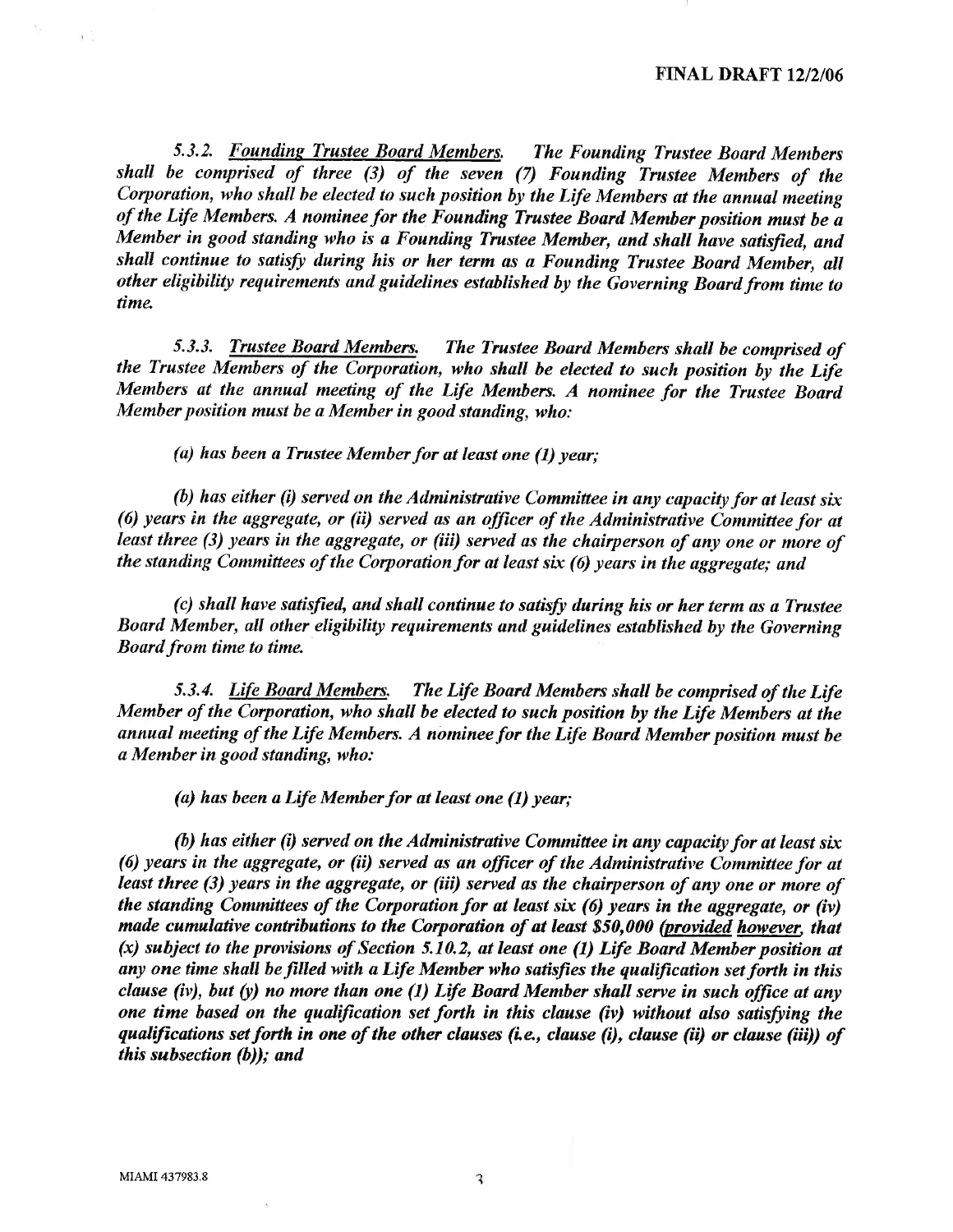(c) shall have satisfied, and shall continue to satisfy during his or her term as a Life Board Mentber, all other eligibility requirements and guidelines established by the Governing Board from time to time.

5.3.5. Past Chairperson Member. The position of the Past Chairperson Member shall be filled by the person who served as the Chairperson of the Administrative Committee during the year that immediately precedes such person's term as the Past Chairperson Member, without the need for election or appointment; provided that such person must be a Member in good standing, who shall have satisfied, and shall continue to satisfy during his or her term as the Past Chairperson Member, all other eligibility requirements and guidelines established by the Governing Board from time to time. Notwithstanding the foregoing, in the event that the then current Chairperson of the Administrative Committee was also the Chairperson of the Administrative Committee during the preceding year, then the position of the Past Chairperson Member with respect to such term shall be filled at the annual meeting of the Life Members by election of a Trustee member that satisfies the eligibility requirements for a Trustee Board Member position that are set forth in Section 5.3.3 of these Bylaws.

5.3.6. Current Chairperson Member. The position of the Current Chairperson Member shall be filled by the person who serves as the Chairperson of the Administrative Committee during the such person's term as the Current Chairperson Member, without the need for election or appointment; provided that such person must be a Member in good standing, who shall have satisfied, and shall continue to satisfy during his or her term as the Current Chairperson Member, all other eligibility requirements and guidelines established by the Governing Board from time to time.

5.4 Term of Office. Except for (i) the Continuing Benefactor Board Members, who shall serve on the Governing Board continuously unless removed or replaced in accordance the Act, Section 5.9 or Article XIV or until his or her earlier resignation or death or disability, and (ii) the Past Chairperson Member and the Current Chairperson Member, each of whom shall serve on the Governing Board for a term of one (I) year unless removed or replaced in accordance with the Act, Section 5.9 or Article XIV or until his or her earlier resignation or death or disability, each member of the Governing Board shall serve in staggered terms of three  $(3)$  years each commencing on January 1 of the year immediately following the date of the annual meeting at which such member is elected, and expiring on December  $31^{st}$  two (2) years following the year in which such person's term commences, subject however to the following provisions of Sections 5.4.1, 5.4.2 and 5.4.3 and provided however, that notwithstanding anything contained in these Bylaws to the contrary, the first election of the members of the Governing Board after adoption of the Amendment shall occur at the meeting of the Life Members that approves and ratifies such Amendment (whether such meeting is an annual meeting or a special meeting), and the term of such members shall commence on  $(i)$ January 1 of the year immediately following the date of such meeting, if such meeting occurs in 2006; or (ii) on the date of such first election (immediately following such election) if such meeting occurs in 2007:

5.4.1. Founding Trustee Board Members. With respect to the three (3) Founding Trustee Board Members who are elected in the first elections of members of the Governing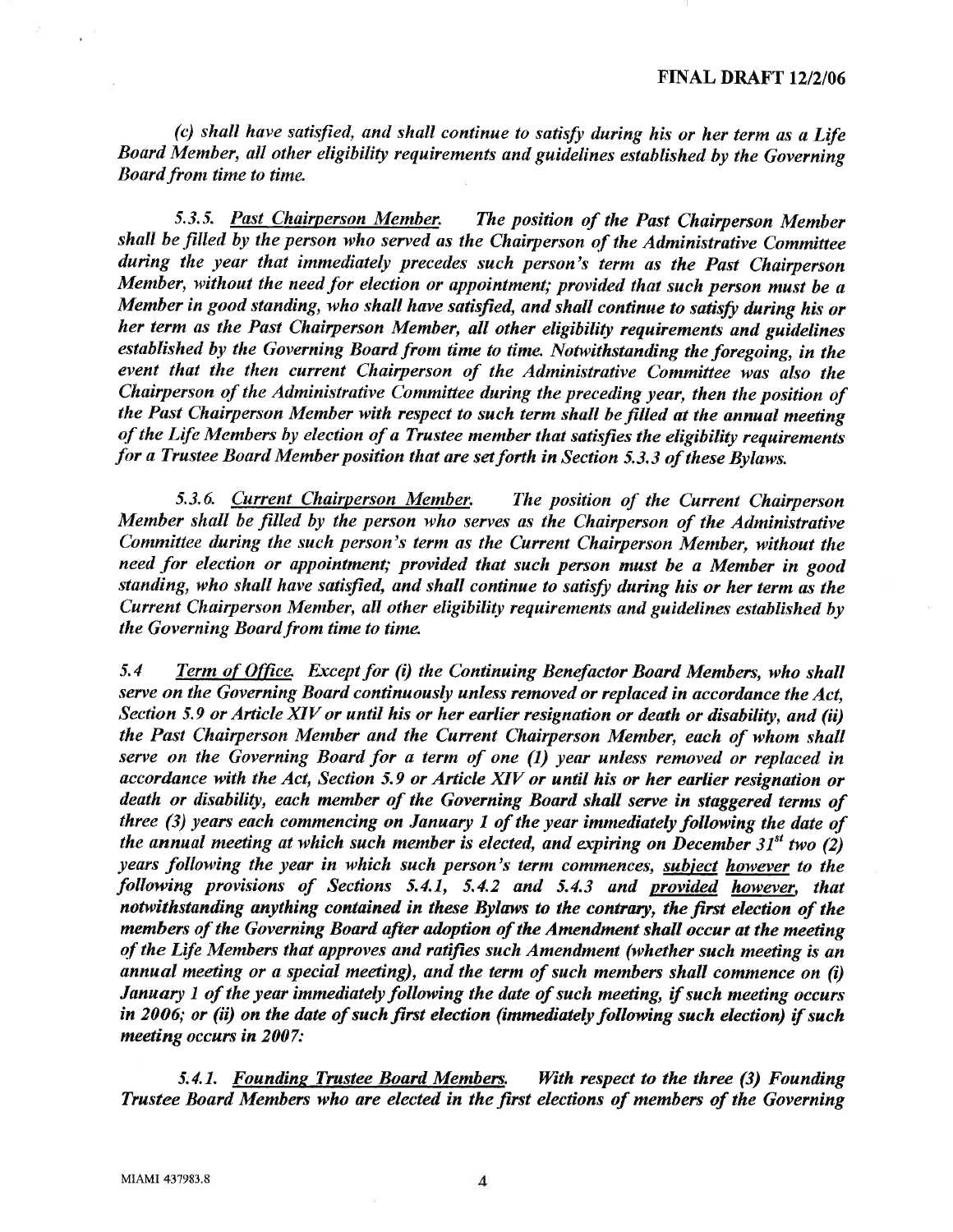### FINAL DRAFT 12/2/06

Board after the adoption of the Amendment, one (1) Founding Trustee Board Member shall serve a one-year term, one (1) Founding Trustee Board Member shall serve a two-year term, and one (1) Founding Trustee Board Member shall serve a three-year term, in each case, unless such person is removed or replaced in accordance with the  $\overline{A}$ ct, Section 5.9 or Article XIV or until his or her earlier resignation or death or disability. The term for which each such initial Founding Trustee Board Member will serve shall be determined by lot. Thereafter, each Founding Trustee Board Member who is elected to fill positions in subsequent elections of members of the Governing Board shall serve a term commencing on January  $1$  of the year immediately following the date of the annual meeting at which such Founding Trustee Board Member is elected, and expiring on December  $3I^{st}$  two (2) years following the year in which such person's term commences (i.e., for a total of three  $(3)$  years), unless removed or replaced in accordance with the Act, Section 5.9 or Article XIV or until his or her earlier resignation or death or disability.

5.4.2. Trustee Board Members. With respect to the three (3) Trustee Board Members who are elected in the first elections of members of the Governing Board after the adoption of the Amendment, one  $(1)$  Trustee Board Member shall serve a one-year term, one  $(1)$  Trustee Board Member shall serve a two-year term, and one (1) Trustee Board Member shall serve <sup>a</sup> three-year term, in each case, unless such person is removed or replaced in accordance with the Act, Section 5.9 or Article XIV or until his or her earlier resignation or death or disability.<br>The term for which each such initial Trustee Board Member will serve shall be determined by lot. Thereafter, each Trustee Board Member who is elected to fill positions in subsequent elections of members of the Governing Board shall serve a term commencing on January 1 of the year immediately following the date of the annual meeting at which such Trustee Board Member is elected, and expiring on December  $31<sup>st</sup>$  two (2) years following the year in which such person's term commences (i.e., for a total of three (3) years), unless removed or replaced in accordance with the Act, Section 5.9 or Article XIV or until his or her earlier resignarion or death or disability.

5.4.3. Life Board Members. With respect to the three (3) Life Board Members who are elected in the first elections of members of the Governing Board after the adoption of the Amendment, one (1) Life Board Member shall serve a one-year term, one (1) Life Board Member shall serve a two-year term, and one (1) Life Board Member shall serve a three-year term, in each case, unless such person is removed or replaced in accordance with the Act, Section 5.9 or Article XIV or until his or her earlier resignation or death or disability. The term for which each such initial Life Board Member will serve shall be determined by lot. Thereafter, each Life Board Member who is elected to fill positions in subsequent elections of members of the Governing Board shall serve a term commencing on January 1 of the year immediately following the date of the annual meeting at which such Life Board Member is elected, and expiring on December  $31<sup>st</sup>$  two (2) years following the year in which such person's term commences (i.e., for a total of three  $(3)$  years), unless removed or replaced in accordance with the Act, Section 5.9 or Article XIV or until his or her earlier resignation or death or disability.

5.7 Attendance. Each member of the Governing Board shall attend (i.e., in person or by telephone), at least fifty  $(50%)$  percent of all Governing Board meetings which are duly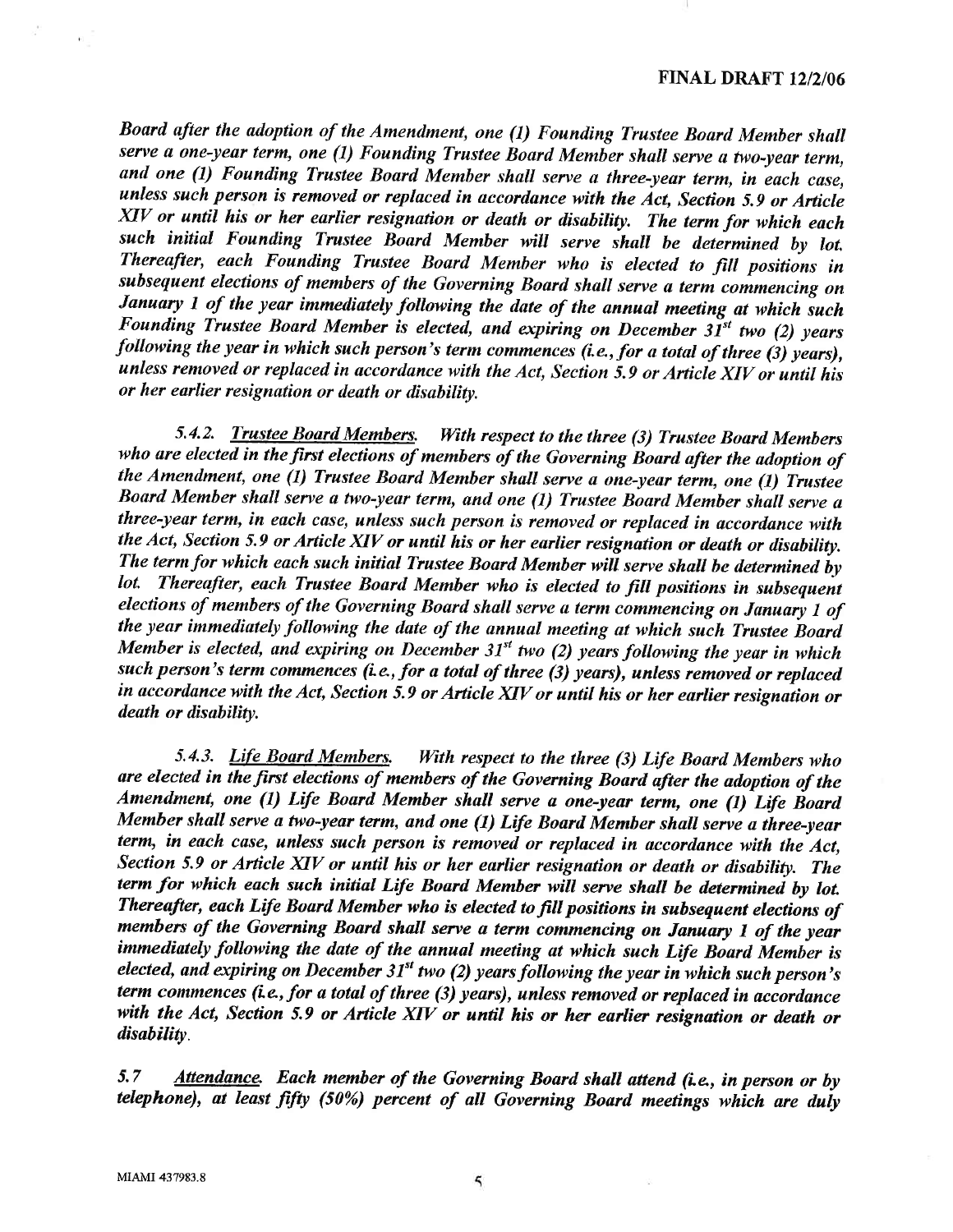convened each year. The Chairperson of the Governing Board shall maintain a proper attendance record of all Governing Board meetings, including a record of all meetings missed by each Governing Board member, Any fuilure by a member of the Governing Board to attend at least fifty  $(50\%)$  percent of all Governing Board meetings which are duly convened each year shall result in the automatic removal of such Governing Board member, and the vacancy created from such removal shall be filled in the manner prescribed by these Bylaws, the Articles of Incorporation or the Act.

5.10 Vacancy and Replacement. A vacancy on the Governing Board may be created by either a Governing Board member's death, disability, resignation or removal or as a result of an increase in the number of members on the Governing Board or a failure to elect a member to fill the position of a member of the Governing Board upon the expiration of the term of such members. Subject to the provisions of Section 5.10.4 hereof (regarding Continuing Benefactor Board Members), such vacancy may be filled either (i) at the election that is held at the annual meeting of the Life Members that follows the date on which such vacancy is created, in accordance with the procedures for nominating and electing members of the Governing Board as set forth in Article IX of these Bylaws, or (ii) at the discretion of the Governing Board, by the remaining members of the Governing Board prior to any such annual meeting by following the procedures set forth in Section 5.10.1, Section 5.10.2 and Section 5.10.3, below.

5.10.1 By the Governing Board. In the event that the Governing Board determines that it will fill a vacancy on the Governing Board prior to the annual meeting of the members as permitted under Section 5.10 above, the Governing Board, by a majority vote, shall nominate an eligible person to fill the vacancy. Subject to the provisions of Section 5.10.2 below, a nominee to fill a vacancy must satisfy the applicable class and eligibility quaffications and requirements for the vacant position to be filled, as set forth in Section 5.3 of these Bylaws. By way of example and not limitation, subject to the provisions of Section  $5.10.2$ , any person who is nominated to fill a vacancy that is created in the Trustee Board Member class shall satisfy the eligibility qualifications and requirements that are set forth in Section 5.3.3 of these Bylaws.

5.10.2 Alternative Candidates. Notwithstanding the provisions of Section 5.10,1 hereof, in the event that the Governing Board or the Nominating Committee, as applicable, is  $u$  unable to nominate a candidate that satisfies the applicable class and eligibility qualifications and requiremcnts for the vacant posifion, then the Governing Board or the Nominating Committee, as applicable, may nominate a nominee that satisfies the qualifications and requirements for a member of any of the other class of the Governing Board. By way of example and not limitation, in the event that a vacancy is for a Trustee Board Member position, and no candidates are available that satisfy the eligibility qualifications and requirements for such position that are set forth in Section 5.3.3 of these Bylaws, then such vacancy may be filled with a candidate that meets the eligibility qualifications and requirements for a Life Board Member position that are set forth in Section 5.3.4 of these Bylaws.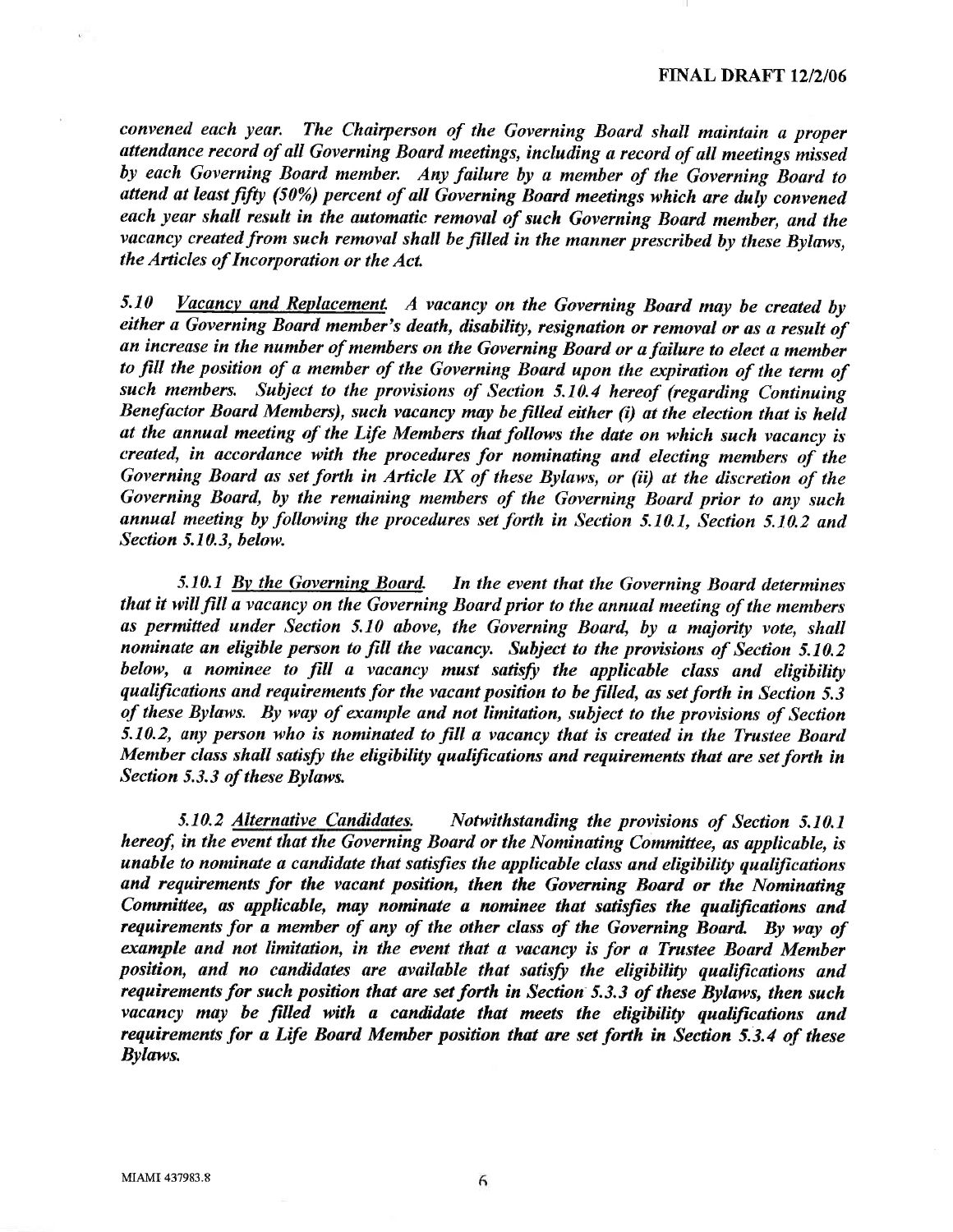#### FINAL DRAFT 12/2/06

5.10.3 Term of Office for Person Elected to Fill Vacancy. Any person who is elected or appointed by the Life Members or the Governing Board, as applicable, to fill a vacancy shall serve a term commencing on the date that such person is so elected or appointed and expiring on the date that the original term of the person who had previously occupied such position would have expired had such person continued in such office through the end of such person's term, unless removed or replaced in accordance with the Act, Section 5.9 or Article XIV or until his or her earlier resignation or death or disability; provided however, that except for persons who are duly appointed or designated to fill a vacancy in the position of a Continuing Benefactor Board Member under Section 5.10.4 hereof, a person who is elected or appointed to fill a vacancy for a position of a Continuing Benefactor Board Member shall serve a term commencing on the date that such person is so elected or appointed and expiring on December 31<sup>st</sup> two (2) years following the year in which such person's term commences.

5.10.4 Continuing Benefactor Board Members. A vacancy in a Continuing Benefactor Board Member position created by the absence of the Continuing Benefuctor will be replaced by a representative of the Continuing Benefactor's family provided he or she is approved by the majority of all members of the Governing Board and also the majority of all members of the Administrative Committee.

AMENDMENT NO. 5. Observation Rights to Certain Non-Board Members. The following provision shall be added to Article V of the Bylaws as Section 5.15 thereof

### 5.15 Observation Rights to Certain Non-Board Members.

5.15.1 Generally. The Governing Board shall have the right, at its sole and absolute discretion, to allow any member of the Corporation or any other person to attend and/or participate in any of its meetings, and in connection therewith, the Governing Board shall have the right to establish, amend and modify, at its sole and ahsolute discretion, the standards, guidelines, restrictions and limitation for any such attendance or participation.

5.15.2 Benefactors and Founding Trustees Members. Subject to the provisions herein and any other provision of these Bylaws, the Articles of Incorporation and the Act, each Founding Trustee Member and Benefactor who is not a member of the Governing Board (each, a "Non-Board Member Observer") shall be permitted to attend all meetings of the Governing Board in a nonvoting, observer capacity and, in this respect, the Governing Board shall give each Non-Board Member Observer a copy of all notices, minutes, consents and, other material that it provides to the members of the Governing Board at the time that it provides such materials to the members of the Governing Board; provided, however, that the Governing Board reserves the right to exclude, at its sole and absolute discretion, the Non-Board Member Observers (and any other member or person) from access to any material or meeting or portion thereof for any reason or no reason whatsoever, including without limitation, if the Governing Board believes that such exclusion is appropriate to preserve attorney-client privilege or to protect confidential or proprietary information. Furthermore, unless participation in discussions at any particular meeting is specifically restricted by the Governing Board, the Non-Board Member Observers may participate in discussions of matters brought before the Governing Board at the meetings of the Governing Board that they attend.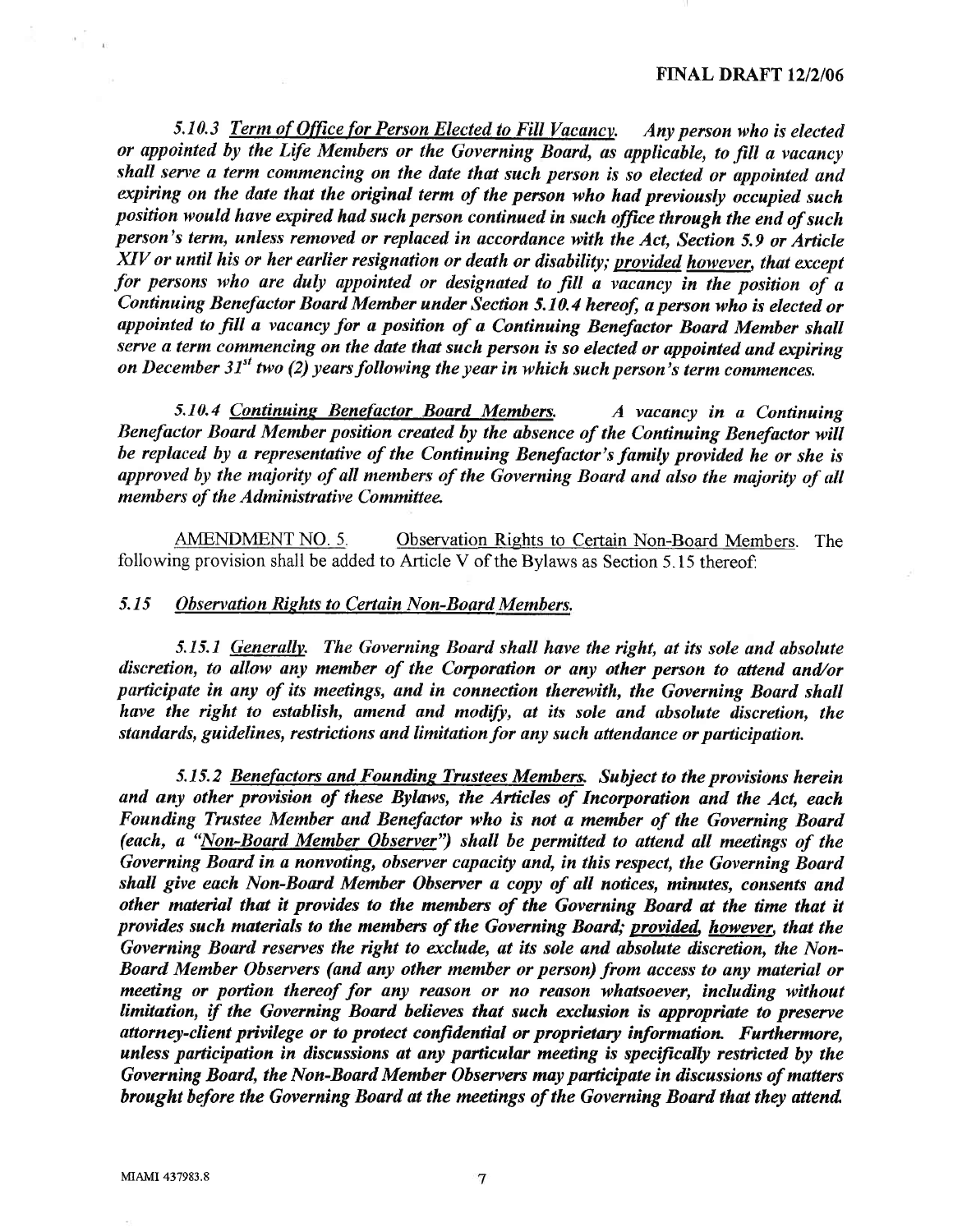Each Non-Board Member Observer shall hold in confidence and. trust and not use or disclose any confidential or proprietary information provided to or learned by such person in connection with its rights under this section.

AMENDMENT NO. 6. Elections. Sections 9.1 and 9.4 of Article IX of the Bylaws are hereby deleted in their entirety and replaced with the following:

9.1 Administrative Committee Members and Governing Board Members. The Administrative Committee members and the elected members of the Governing Board shall be elected at the annual meeting of the Life Members to fill positions in such respective bodies resulting from the expiration of the applicable term for such positions or to filt any other vacancy that has not been filled by the respective bodies in accordance with these Bylaws; provided however, that notwithstanding the foregoing, vacancies on the Governing Board that are created as a result of the adoption of the Amendment shall be filled by elections to be held at the same meeting of the Life Members that approves and ratifies such Amendment (whether such meeting is an annual meeting or a special meeting). A slate of candidates shall be presented by the Nominating Committee with notice of the meeting given to every Life Member. The Nominating Committee shall nominate a slate of candidates for the exact number of positions on the Governing Board or the Administrative Committee, as applicable, which are required to be elected by the Life Members for the applicable year. Additional nominations may be made from the floor at the annual meeting of the Life Members.

9.4 **Insufficient Nominees.** If any Administrative Committee position or any position for an elected member of the Governing Board is not filled at an election, the same shall be filled by the Governing Board, in accordance with the procedures for filling vacancies under Section 5.10 or Section 6.13, as applicable.

Except as otherwise expressly set forth herein, the Bylaws are hereby reaffrrmed and approved.

The undersigned, constituting the Secretary of the Corporation, hereby certifies that this Amendment was adopted on the day of 300.

**Secretary** 

STATE OF FLORIDA (1)

):ss

COUNTY OF MIAMI-DADE )

The foregoing instrument was acknowledged before me this day of 200, by<br>
Secretary of South Florida Hindu Temple, 3. Secretary of South Florida Hindu Temple, Inc. He/she is personally known to me or presented as identification.